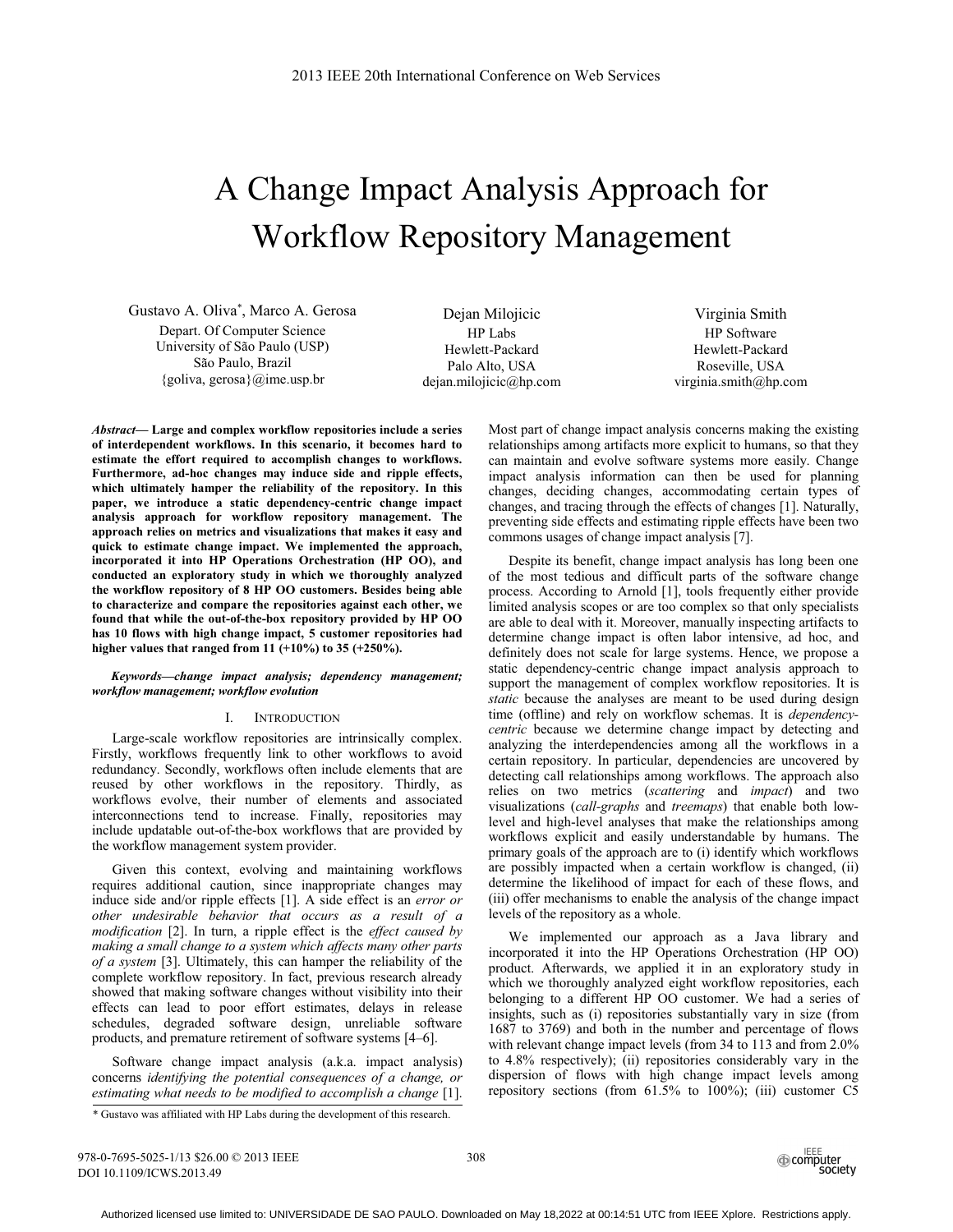developed most part of its possibly problematic flows and its repository had distinguishing high means for the metrics of scattering (7.23) and impact (2.8), showing clear symptoms that change impact is starting to take over.

This paper is structured as follows. In Section II, we discuss related work. In Section III, we present our change impact analysis approach. In Section IV, we present the setup of the exploratory study. In Section V, we show and discuss the results of such study. Finally, in Section VI we state our conclusions and plans for future work.

## II. RELATED WORK

Casati *et al.* [8] tackle the problem of handling running workflow instances when their respective schema is modified, i.e. changing existing workflows while they are operational. For instance, they introduce formal criteria to determine which running instances can be transparently migrated to the new version. In fact, dealing with running instances when updating workflow schemas is a classic problem of workflow evolution [9]. Our proposed approach has a different focus. Instead of dealing with the runtime effects of changes, we take a step back and offer an approach to support the workflow designer in both planning and evaluating the impact of changes in a static fashion during design time. In a certain sense, we want to increase the awareness of workflow designers on the levels of change impact for the whole repository. Therefore, these approaches can be seen as complimentary, as one supports the other. In fact, the interplay between concurrently applied workflow schema and instance changes is a fruitful research topic [9].

Wang and Capretz [10] developed a change impact analysis model for web services evolution that relies on the extraction and analysis of service dependencies. Since they are dealing with lower level entities (web services), the way they capture dependencies is different. In general terms, the authors link web services according to the dependencies that exist among their respective elements (e.g., the output elements of a web service x are the input elements of a web service y). Furthermore, the authors also capture the existing relations among the inner elements of a web service (intra-dependency). Relying on these two kinds of dependency, the authors provide (i) a metric to identify services that are difficult to modify and (ii) another one to calculate the impact of changing a specific element of a web service. We also highlight the methodology they developed for automating changes to web services. A supporting tool was developed as part of Wang's PhD thesis [11]. In summary, our goals are quite similar to theirs, although we tackle the problem at a higher level. Since our proposed analysis relies only on call relationships among workflows, its implementation is simpler (especially with relation to the extraction of dependencies). While we also provide metrics to calculate change impact, we also offer two visualizations that help workflow designers cope with the complexity of analyzing their whole workflow repositories.

Wang *et al.* provide a comprehensive change impact analysis approach for service-based business process [12]. While we treat the building blocks of workflows as black boxes and do not distinguish between the various kinds of workflow schema changes, their approach focuses on how services changes affect process and how process changes affect services. It is crucial to say that the authors define two layers: the process layer, which contains the internal processes of an organization, and the service layer, which consists of services that are each an external view of the internal process from the view point of a specific business partner. In other words, they consider a model in which services expose observable behaviors (a.k.a. behavioral interfaces) by comprising a set of operations and invocation relations between these operations. In fact, previous studies have already discussed this modeling perspective [13] and languages for describing it have been conceived (e.g., WSCI - *http://www.w3.org/TR/wsci*). Wang and colleagues also present a taxonomy for service changes and processes changes, as well as a derived set of change impact patterns. They also describe a prototype tool that implements their approach and a running example.

Lins *et al.* [14] analyze workflow provenance (a.k.a. audit trail, lineage, pedigree) in order to extract information about workflow evolution. The authors conducted an initial empirical study and showed, for instance, that analyzing how much time is spent in workflow design can help in the understanding of how users interact with workflow systems. It also helps to discover the amount of effort spent to accomplish tasks, such as creating new workflows or modifying existing ones. This study thus exemplifies the potential of mining workflow evolution history. Other studies discuss the application of workflow evolution to specific areas. For instance, Chinthaka *et al.* [15] state that scientists working on eScience environments frequently use workflows to carry out their experiments. Since workflows evolve as the research itself evolves, the authors analyze workflow evolution to track the evolution of the research. Regarding industry tools, we highlight that no other orchestration products (Microsoft Opalis, BMC Atrium, Cisco Tidal, etc.) provide the level of analysis and visualization offered by our approach.

Finally, other studies discuss change impact analysis in broader terms. Arnold [1] extensively covered the foundations of change impact analysis in his classic book. He presents basic concepts, terminology, difficulties in applying change impact analysis in practice, different natures of change, etc. Lehnert [16] argues that although impact analysis approaches have been developed throughout the years, there is no solid framework for classifying and comparing them. The author thus proposes a taxonomy for classifying change impact analysis approaches, taking into account aspects such as the scope of analysis, the utilized techniques, style of analysis, granularity of target entities, the existence of tool support, supported languages, and asymptotical complexity of both time and space. The same author also produced a technical report with an extensive review of change impact analysis techniques [17].

### III. THE CHANGE IMPACT ANALYSIS APPROACH

Building on previous joint-research activities involving HP Labs and the University of São Paulo, we designed and implemented a static dependency-centric change impact analysis approach to support the maintenance and evolution of workflow repositories. With this solution, we aim to answer three main questions that arose from real needs of HP OO customers:

**(RQ1)** *How many and which other workflows are possibly impacted when a certain workflow is changed?* By change to workflows, we mean any kind of change applied to their schema. Therefore, we are tackling the problem at the workflow type level, and not at the instance level [9].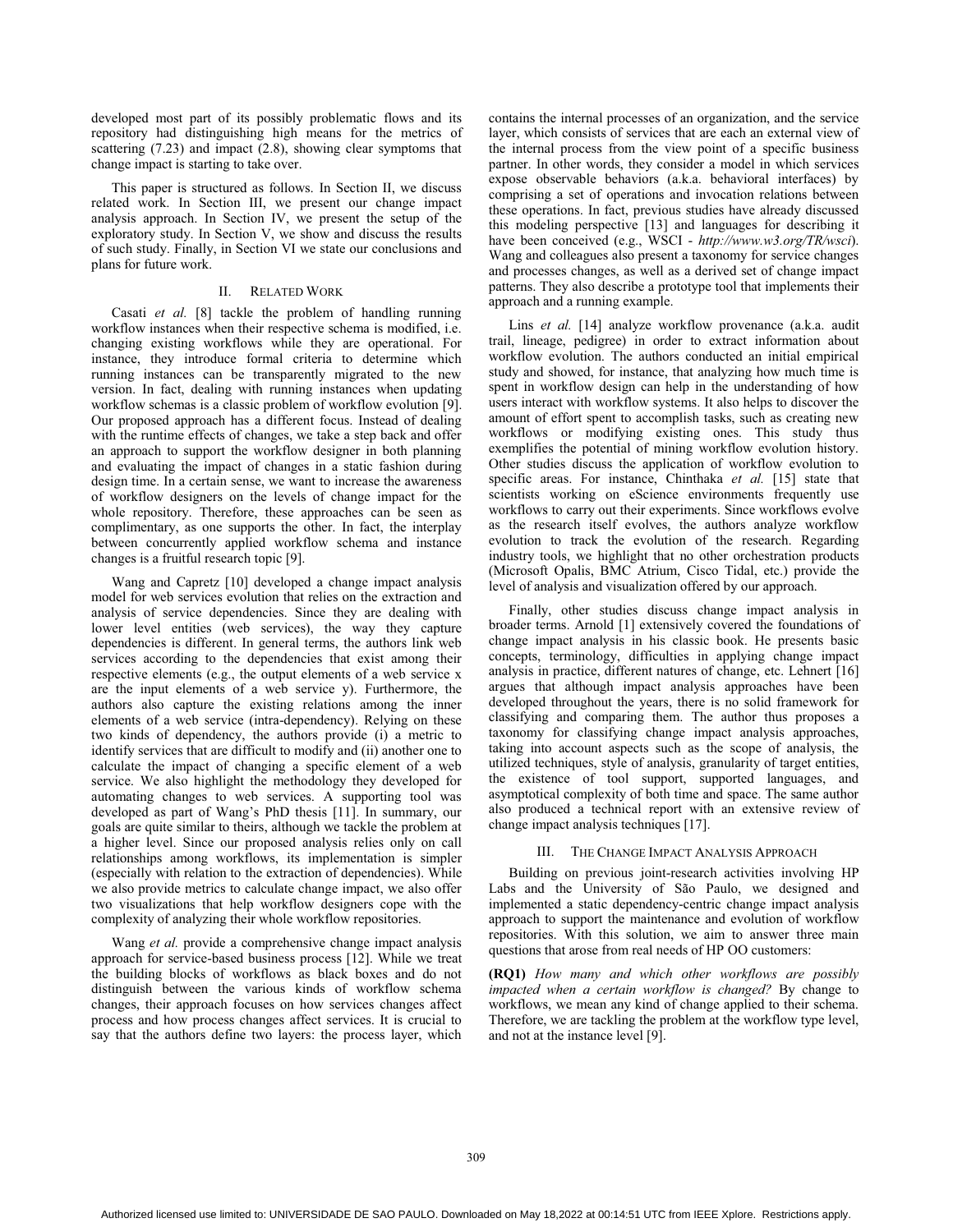**(RQ2)** *Given the list of workflows obtained from RQ1, then how different is the likelihood of impact for each of these workflows?* Retrieving the list of possibly impacted workflows is necessary, but not sufficient. Workflow designers should know where to focus their efforts. Therefore, we also investigate the likelihood of impact for each of the possibly impacted workflows.

**(RQ3)** *How can one easily and quickly evaluate the change impact levels of the repository as a whole?* Since workflow repositories are usually large and complex, inspecting each individual workflow becomes infeasible. Therefore, we also support repository-wide analyses by means of visualization techniques.

By answering those questions, it becomes possible to identify the potential effects of a change and to estimate what needs to be modified to accomplish a change. We focus on *inter-workflow* change impact analysis, since *intra-workflow change impact analysis* is simpler and already covered by a variety of tools. Therefore, typical *use cases* would include using our approach to support workflow schema modification, workflow version upgrades, and the identification of core workflows (i.e., those that potentially affect a large portion of the workflow). As *key benefits*, we highlight that our approach increases the awareness of workflow designers on the levels of change impact of individual workflows and the repository as whole, thus fostering more confident and responsible changes (as opposed to nonguided ad-hoc changes). In the end, this should minimize side and ripple effects of changes. Furthermore, since our approach is capable of quantifying the change impact of workflows, it helps organizations to estimate change effort. As a desirable consequence, it should reduce the occurrence of statements like "it was more complicated than I first thought", which are often heard in software maintenance tasks. Moreover, our approach helps organizations target their testing routines, which should ultimately lead to more reliable and less buggy workflow repositories. Regarding the *audience*, our solutions is meant to be used primarily by workflow designers in their own environment, so that they can analyze and report on their workflow repositories. Finally, it should also help managers quickly track the overall health of repositories in terms of change impact levels and compare repositories against each other.

#### *A. Vocabulary and Assumptions*

We present the vocabulary of our approach in the form of a domain model (a.k.a. conceptual model) [18]. Domain models describe the main entities of a problem domain, as well as how these entities relate to each other. We also employ the domain model in order to establish the assumptions we make regarding the kinds of workflow constructs we support. Fig. 1 depicts the domain model we conceived. We assume the existence of a Repository, which contains a series of sections. Sections are pretty much like folders and they are responsible for organizing workflows and operations according to pre-established criteria. Workflows contain interconnected steps, with each representing a certain activity. Subflow steps are those that invoke another workflow. Operation steps are those that invoke a standalone operation (e.g., function, script, or even a packaged application). Fork steps are those that split into two or more Lanes, which are executed in parallel. The Join step merges all lanes upon their ending. Elementary steps include the start step and the final steps.

In particular, we assume that workflows have a single start and one or more final steps (just like State Machines [18]).

The set of concepts in our domain model covers all workflow modeling constructs available in the HP OO product. In particular, HP OO employs a proprietary process modeling language inspired in BPMN 2 (www.omg.org/spec/BPMN/2.0). Although we believe our model should be complete enough to represent and calculate change impact for most workflows, we acknowledge the missing support for constructs such as BPMN 2 Inclusive Gateways, Complex Gateways, and Events. We highlight however that our approach does not depend on how workflows activities are implemented (e.g. Web Services, Java standalone applications, etc.), since it relies exclusively on the concepts depicted in the domain model we conceived.



Fig. 1. The domain model (represented as a UML class diagram)

#### *B. Internal Analytical Model*

In our solution heavily relies on static call-graphs. A static call-graph is a directed graph that represents calling relationships between subroutines in a computer program. In our context, we build flow static call-graphs to support change impact analysis. In our flow call-graph, each node represents a flow, and each directed edge  $(F_i, F_j)$  indicates that the flow  $F_i$  calls flow  $F_i$  (i.e.,  $F_i$ ) has a subflow step that invokes  $F_i$ ). We also say that  $F_i$  is a client of  $F_i$ , and that  $F_i$  is a subflow of  $F_i$ .

Since calculating a single call-graph for the whole workflow repository would likely result in a large and complicated structure, we calculate one call-graph per flow. This results in a much simpler and smaller structure to analyze. We do chosen flow and then



this by starting with the Fig. 2. Call-graph of a hypothetical flow  $F_{12}$ 

discovering its clients (i.e., all the other flows that call the chosen flow). We do this recursively until no more client flows are found. An example is shown in Fig. 2, which depicts the call-graph of a hypothetical flow  $F_{12}$ . In our implementation, we obtain this information by manipulating HP OO XML files that describe the schema of each workflow in the repository. These XML files can be seen as a complete serialization of the repository.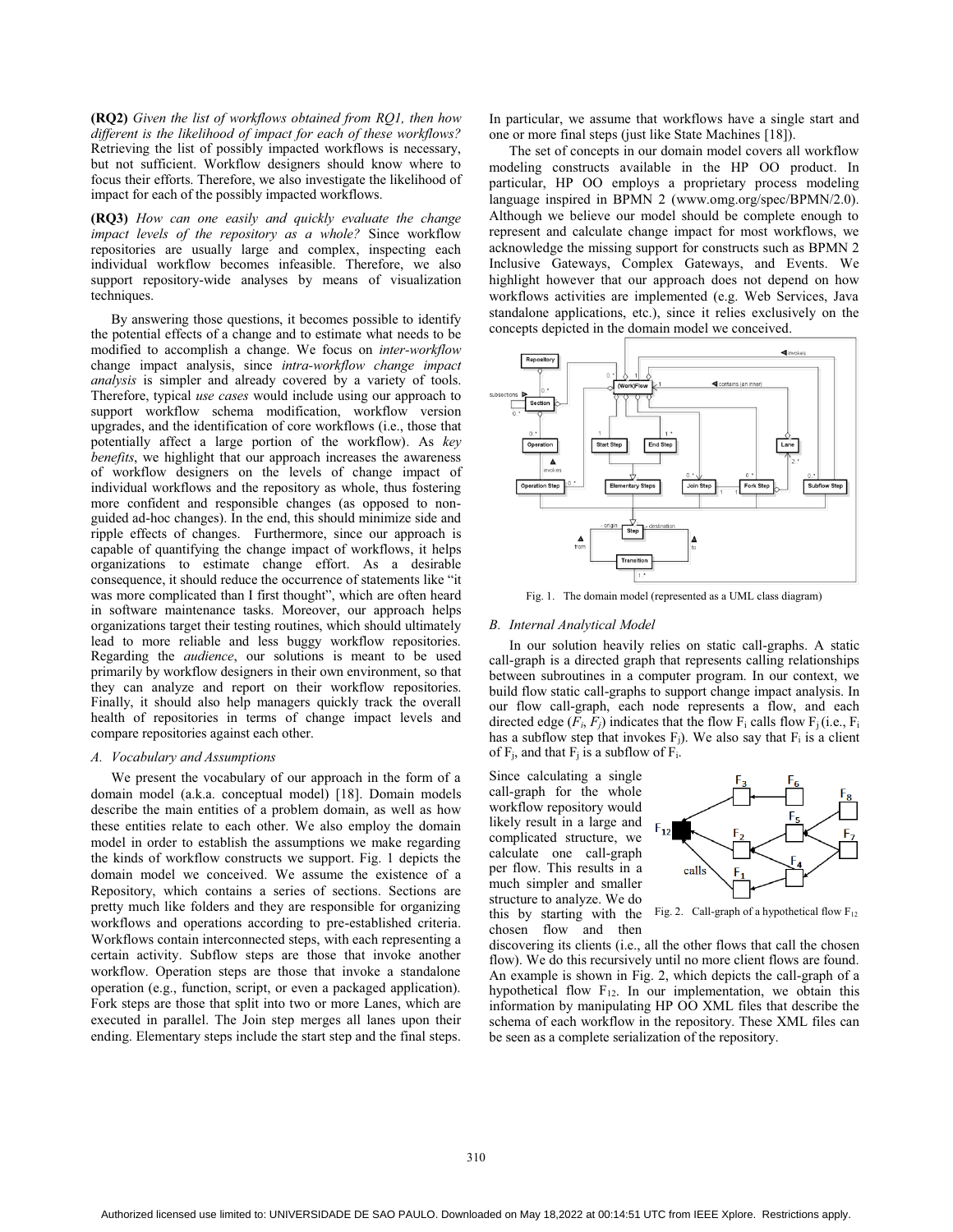#### *C. Metrics*

We calculate and measure change impact according to two main metrics: scattering and impact.

**Scattering.** We calculate scattering to answer research question RQ1. We define the *Scattering* $(F_i)$  of a flow  $F_i$  as the quantity of flows that are possibly impacted when  $F_i$  is changed. We directly employ the analytical model to calculate scattering. The pseudo code for calculating scattering is as follows.

| calculateScattering(Fi)                                                                                       |  |  |  |  |  |  |
|---------------------------------------------------------------------------------------------------------------|--|--|--|--|--|--|
| 01. callgraph <-- getCallGraph(Fi)<br>02. scattering $\leftarrow$ callGraph.size - 1<br>03. return scattering |  |  |  |  |  |  |

Consider the example shown in Fig. 2, which depicts a hypothetical flow call-graph. In such case, the scattering of  $F_{12}$  is equal to 8. In other words, Scattering( $F_{12}$ ) = 8. We also say that these 8 flows are clients of  $F_{12}$ . Finally, by determining the clients of  $F_{12}$ , it becomes trivial to determine which and how many sections are also possibly impacted, since each client flow lies in its respective section.

**Impact.** We calculate the impact of a flow to answer research question RQ2. We define  $Impect(F_i, k)$  of a flow  $F_i$  as the quantity of flows that have a high chance of being impacted when  $F_i$  is changed, where "high chance" means any probability higher than or equal to *k*. The pseudo code for calculating impact is as follows.



| 07.           | $chance \leftarrow getFromMap(chancesOfImport, step. element)$ |
|---------------|----------------------------------------------------------------|
| 08.           | stepImpact $\leftarrow$ positionCoef $*$ chance                |
| 09.           | $if$ (stepImpact > maxStepImpact) $then$                       |
| 10.           | $maxStepImage \leftarrow stepImage$                            |
| 11.           | end if                                                         |
| 12.           | end if                                                         |
| $13.$ end for |                                                                |
|               | 14. pathImpact $\leftarrow$ maxStepImpact                      |
|               | 15. return pathImpact                                          |

To illustrate the rationale behind the metric, consider again the call-graph depicted in Fig. 2. The idea is that if  $F_{12}$  is called in every possible execution path of  $F_1$ , then the likelihood of  $F_1$ being impacted by a change in  $F_{12}$  becomes high. However, if  $F_{12}$ is called in only one among many possible execution paths inside  $F_1$ , then the likelihood of  $F_1$  being impacted becomes much lower. In summary, we analyze the execution paths of all client flows in order to determine the likelihood of such clients being impacted by a change in  $F_{12}$ .

The algorithm for impact calculation includes some key aspects:

(i) For calculating the chances of impact of a certain client flow Fj, we investigate all its possible execution paths. More precisely, we assign an impact value for each path (*algorithm 3*). The calculation of such value depends on the likelihood of impact of the flows included in the path (*algorithm 3* – lines 05 to 10). That is precisely the reason why we process client flows in topological order (*algorithm 1* – lines 04 and 05) and initialize the map right in the beginning (*algorithm 1* – line 01).

(ii) The calculation of path impact (*algorithm 3*) relies on discovering the step with the highest impact. As we discussed in the previous item, calculating step impact depends on the chances of impact of the called flow. However, one more aspect is taken into account: the position of such step in the execution path (line 06). Steps that occur early in the path receive a higher coefficient, while steps that occur late in the path receive a lower coefficient. We took this approach since we believe that the chances of a flow  $F_i$  being impacted by a flow  $F_i$  are greater when  $F_i$  calls  $F_i$  right in the begging of its execution. For instance, if  $F_i$  happens to have a bug and return an incorrect value to  $F_i$ , then all subsequent steps of  $F_i$  will be susceptible to wrong behavior. In the extreme case, the first step in  $F_i$  would be invoking  $F_i$ . In such case, our position coefficient equals to 1.

(iii) Obtaining the execution paths of a flow (*algorithm 2*, line 01) can be quite complicated in the cases where it has cycles and parallel lanes (forks/joins). To deal with cycles, we build execution paths such that a certain cycle is not included twice the same path. As for parallel lanes, we treat each one as a separate workflow and only consider the one that has the highest chance of impact in the calculation of the metric.

## *D. Coloring Schemes*

To support the analysis of large repositories and answer research question RQ3, we use color schemes to classify flows and sections. The color scheme for flows is as follows. We say that a flow is red when both scattering and impact are high. We say that a flow is yellow when either scattering or impact is high. Finally, we say that a flow is green when both scattering and impact are low. We define "high" in a relative manner by doing a quartile analysis of the values and picking the extreme outliers.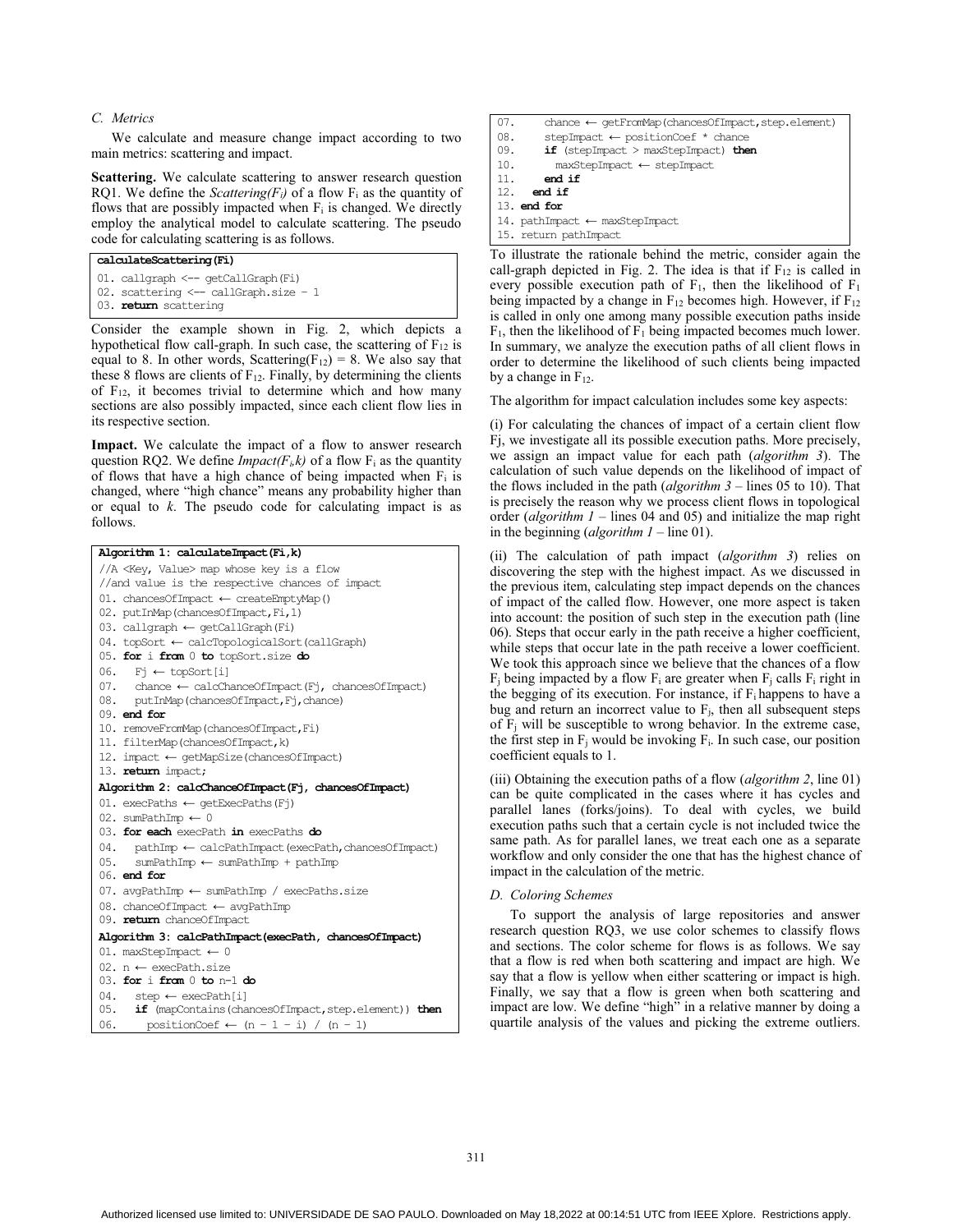The extreme outliers in a quartile analysis are those higher than  $[Q3 + 3 * IQR]$ , where Q3 stands for the third quartile and IQR stands for the interquartile range. Hence, the color of a flow can only be determined by analyzing the whole repository (i.e., both the scattering and impact distributions are needed). If a certain value in a distribution is not high, then we just consider it low.

In turn, we color sections according to the flows that they contain. If a section contains at least one red flow, it is colored red. Otherwise, if a section contains at least one yellow flow, then it is colored yellow. If a section has only green flows, then it is colored green. If a section has no flows (i.e., it has only subsections), then we color it gray. We also employ color shading to enable visual comparison of sections of the same color. For instance, a red section with 5 red flows will be darker than one with 2 red flows. The same applies for other colors. Table I summarizes the color schemes for flows and sections.

TABLE I. COLOR SCHEMES FOR FLOWS AND SECTIONS

| Color      | Flow                                          | <b>Section</b>                                          |  |  |  |  |  |
|------------|-----------------------------------------------|---------------------------------------------------------|--|--|--|--|--|
| <b>Red</b> | High Scattering AND High Impact               | Contains at least one red flow                          |  |  |  |  |  |
|            | <b>Yellow</b> High Scattering XOR High Impact | Contains at least one yellow flow<br>(and no red flows) |  |  |  |  |  |
|            | <b>Green</b> Low Scattering AND Low Impact    | Contains only green flows                               |  |  |  |  |  |
| Gray       | [Not applicable]                              | Contains no flows<br>(empty section)                    |  |  |  |  |  |

## *E. Visualization*

Our approach relies on two specific visualization techniques, namely *call-graphs* (Fig. 3) and *treemaps* (Fig. 6). Call-graphs help address research questions RQ1 and RQ2. In turn, treemaps help address research question RQ3. In the following, we describe such visualization techniques.

**Call-graph.** In our approach, we use call-graphs as a low-level visualization that depicts the scattering of a specific flow. In other words, it shows all the flows in the repository that call a specific one, either directly or indirectly. This way, before changing a specific flow, one can first check its scattering and impact metric values and then investigate which specific flows depend on it.



Fig. 3. Call-graph visualization

**TreeMap.** Treemap is an efficient and compact visualization method that uses nested rectangles to display information with hierarchical characteristics [19]. We use treemaps in order to depict the change impacts of the complete workflow repository, with each rectangle representing a specific section. Here we apply the section color scheme described in the previous subsection. The treemap makes it easy and quick for one to spot repository sections that require more attention.

Given that workflow repositories can be quite large, we employ the *squarified layout algorithm* proposed by Bruls *et al*. [20]. This layout subdivides rectangular areas in a way such that the resulting subrectangles have a lower aspect ratio when compared to the results produced by the original treemap layout algorithm. Consequently, the squarified layout uses space more efficiently and produces rectangles that are easier both to point at in interactive environments and to estimate with respect to size.

#### IV. EXPLORATORY STUDY

We conducted an exploratory study to assess our proposed dependency-centric change impact analysis approach. In summary, we implemented the approach in Java and incorporated it in the HP Operations Orchestration tool, which is an industry tool that supports the authoring, execution, and management of workflows from the IT operations domain. Afterwards, driven by the research questions stated in Section III, we thoroughly analyzed eight workflow repositories, each belonging to an HP OO customer. We also highlighted interesting insights and trends we identified while analyzing the results.

In the following subsections, we present the setup of this study. In particular, we describe the HP Operations Orchestration tool, then we show how we implemented our approach, and finally we present the steps we followed to conduct the analysis of the customer repositories.

### *A. HP Operations Orchestration*

HP Operations Orchestration is a professional industry tool for authoring, executing, and managing IT operations workflows. HP OO also provides a workflow repository out-of-the-box (OOTB) with standard flows and operations to automate common IT processes. More information is available at the product website: www8.hp.com/us/en/software-solutions/software.html?compURI=1170673

## *B. Implementation*

We implemented the approach as a Java 2 SE library and incorporated it into HP OO, thus enhancing its change impact mechanisms. Our library relies on two important frameworks:

**JUNG**. The Java Universal Network/Graph Framework (JUNG) is a Java library that provides a common and extendible language for modeling, analyzing, and visualizing any kind of data that can be represented as a graph or network. We rely on Jung classes and interfaces to implement the graph data structure itself. Hence, the core domain entities of our implementation are built and manipulated using Jung types and algorithms. Furthermore, we relied on Jung's visualization framework to implement the callgraph visualization described in Section III.E. We made the visualization interactive, so that a user can move nodes around the screen, zoom it, zoom out, etc. More information about Jung can be found at its website *http://jung.sourceforge.net*.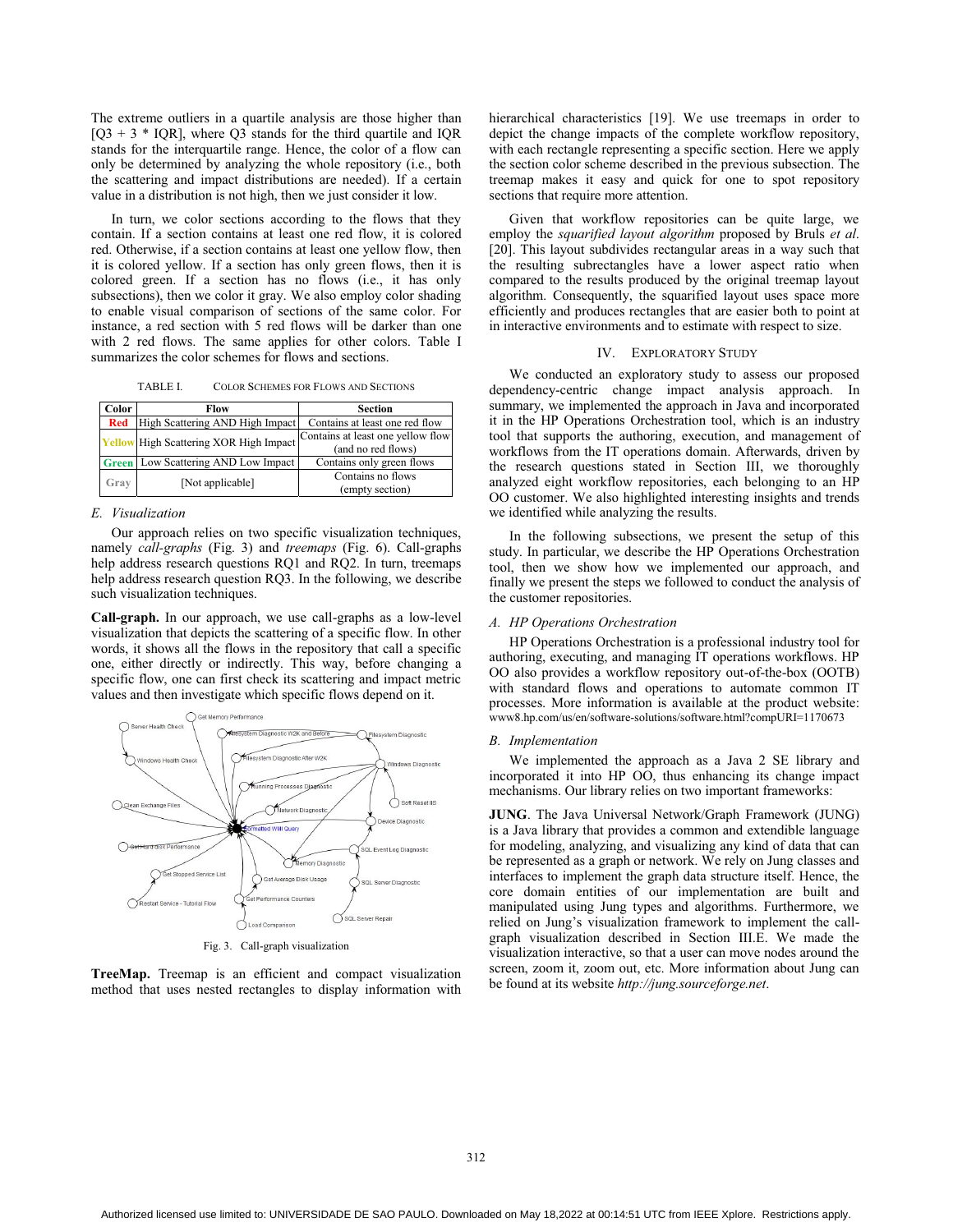|                |                       | <b>Scattering</b> |       |     |     |      |              | Impact |       |        |      |       |          |     |      |              |              |       |        |
|----------------|-----------------------|-------------------|-------|-----|-----|------|--------------|--------|-------|--------|------|-------|----------|-----|------|--------------|--------------|-------|--------|
| <b>Client</b>  | Total<br><b>Flows</b> | $\cal N$          | N(%)  | Min | Max | Mean | Std.<br>Dev. | Med.   | Skew. | Kurt.  | N    | N(%)  | Min      | Max | Mean | Std.<br>Dev. | Med.         | Skew  | Kurt.  |
| OOTB           | 1687                  | 434               | 25.7% |     | 397 | 5.33 | 28.35        | 2      | 2.36  | 159.43 | 434  | 25.7% | $\theta$ | 124 | 1.31 | 6.81         | $\mathbf{0}$ | 14.88 | 251.66 |
| C <sub>1</sub> | 1695                  | 441               | 26.0% |     | 397 | 5.27 | 28.13        | 2      | 12.46 | 162.03 | 441  | 26.0% | $\Omega$ | 124 | .30  | 6.76         | $\theta$     | 15.00 | 255.67 |
| C <sub>2</sub> | 1712                  | 449               | 26.2% |     | 397 | 5.28 | 27.88        | 2      | 12.57 | 164.89 | 449  | 26.2% | $\Omega$ | 124 | 1.29 | 6.70         | $\theta$     | 15.12 | 260.12 |
| C <sub>3</sub> | 1726                  | 471               | 27.3% |     | 397 | 5.15 | 27.22        | 2      | 12.88 | 173.21 | 471  | 27.3% | $\Omega$ | 24  | 1.24 | 6.55         | $\theta$     | 15.47 | 272.44 |
| C <sub>4</sub> | 1780                  | 471               | 26.5% |     | 397 | 5.33 | 27.30        | 2      | 2.75  | 170.77 | 471  | 26.5% | $\theta$ | 124 | .33  | 6.67         | $\Omega$     | 14.71 | 252.49 |
| C5             | 1968                  | 624               | 31.7% |     | 397 | 7.23 | 24.92        | 2      | 12.57 | 181.73 | 624  | 31.7% | $\Omega$ | 124 | 2.30 | 8.77         |              | 9.32  | 104.63 |
| C <sub>6</sub> | 2016                  | 492               | 24.4% |     | 407 | 5.25 | 27.31        | 2      | 12.99 | 177.68 | 492  | 24.4% | $\Omega$ | 124 | .22  | 6.50         | $\theta$     | 15.39 | 271.27 |
| C <sub>7</sub> | 2913                  | 1166              | 40.0% |     | 406 | 4.14 | 18.31        | 2      | 18.57 | 379.37 | 1166 | 40.0% | $\Omega$ | 124 | 1.19 | 4.96         | $\Omega$     | 16.82 | 361.44 |
| C8             | 3769                  | 994               | 26.4% |     | 428 | 4.75 | 21.67        |        | 15.31 | 269.53 | 994  | 26.4% | $\Omega$ | 130 | .09  | 5.39         | $\theta$     | 16.81 | 355.10 |

TABLE II. CUSTOMER REPOSITORY OVERVIEW: DESCRIPTIVE STATISTICS FOR SCATTERING AND IMPACT

**Prefuse.** Prefuse is a Java-based toolkit for building interactive information visualization applications. Prefuse relies on the Java 2D graphics library and supports a rich set of features for data modeling, visualization, and interaction. We used Prefuse to build the treemaps described in Section III.E. We made the treemap visualization interactive, so that one can discover which flows exist within a particular repository section. More information about Prefuse can be found at its website *http://prefuse.org*.

#### *C. Study Steps*

We applied our approach to eight HP OO customer repositories, which were selected and provided by HP Software. We first characterized each repository by calculating scattering and impact ( $k = 0.75$ ) values for every flow and then by analyzing their distributions using descriptive statistics. Afterwards, we calculated the number and percentage of red, yellow, and green flows of each repository. Analogously, we also calculated the number and percentage of red and yellow sections. Based on the results and insights we obtained, we explored specific repository sections in more detail to uncover which flows should deserve more attention when undergoing maintenance or evolution. In this sense, we applied the approach mostly in a top down manner.

#### V. RESULTS

 In order to provide an overview of the customer flow repositories, we obtained their number of flows and calculated descriptive statistics for scattering and impact. We included the HP OO out-of-the-box workflow repository in our analysis, since it serves as a baseline to compare results. We also highlight that every customer repository includes the out-of-the-box content in its repository. The results are shown in Table II.

 Repository size, in terms of number of flows, ranged from 1687 (OOTB) to 3769 (C8). Hence, we notice that C8 repository is more than twice as large as the OOTB repository. By looking at the N (%) column of either the scattering or the impact portions of the table, we observe that C5 and C7 have a distinct high percentage. In other words, flows in these repositories are more interconnected. In turn, the largest scattering (428) is found for C8 repository. Moreover, C8 also has the maximum impact value (130). This means that C8 has at least one flow that is likely to affect 130 other flows when changed.

 When inspecting the mean scattering value, we notice that C5 has a distinct high value. Furthermore, its mean impact value is also the highest among all repositories. This suggests that both scattering and impact are high in average. At the same time, standard deviation for impact in C5 is also the highest. This indicates that some specific flows might be responsible for the high average impact value. On the contrary, we see that the mean scattering and impact for C7 and C8 are quite low when compared to others. This suggests that, despite the high number of flows that they both have, change impact levels are somewhat controlled in these two repositories. The low std. deviation values for scattering and impact in these two repositories also support this conclusion.

 Finally, we computed skewness and kurtosis to better understand the shape of the distributions. Qualitatively, a positive skew indicates that the *tail* on the right side is longer than the left side, the bulk of the values (possibly including the median) lie to the left of the mean, and there are relatively few high values. Scattering and impact skewness are positive for every customer repository, being particularly high for C7 and C8. Interestingly, impact skewness is much lower for C5, thus providing some evidence that this repository has a larger amount of high values for impact when compared to other repositories. Qualitatively, positive kurtosis indicates that the distribution has a more acute *peak* around the mean and *fatter tails*. Scattering and impact kurtosis are positive for every customer repository, being particularly high for C7 and C8 again. In addition, impact kurtosis is much lower for C5, thus providing more evidence that this distribution is different from the others. In summary, by inspecting the values in Table II, we notice that OOTB, C1, C2, C3, C4, and C6 share similar distributions for both scattering and impact. Analogously, C7 and C8 are similar to each other. Finally, C5 has particular distributions for scattering and impact, showing symptoms that change impact is starting to take over.

## *A. Analyzing the Change Impact Health of Workflows*

 In order to further investigate the repositories, we calculated the percentage of green, yellow, and red flows. Such results serve as a kind of overview regarding the change impact health of each repository. The results are indicated in Fig. 4.



Fig. 4. Number and percentage of green, yellow, and red flows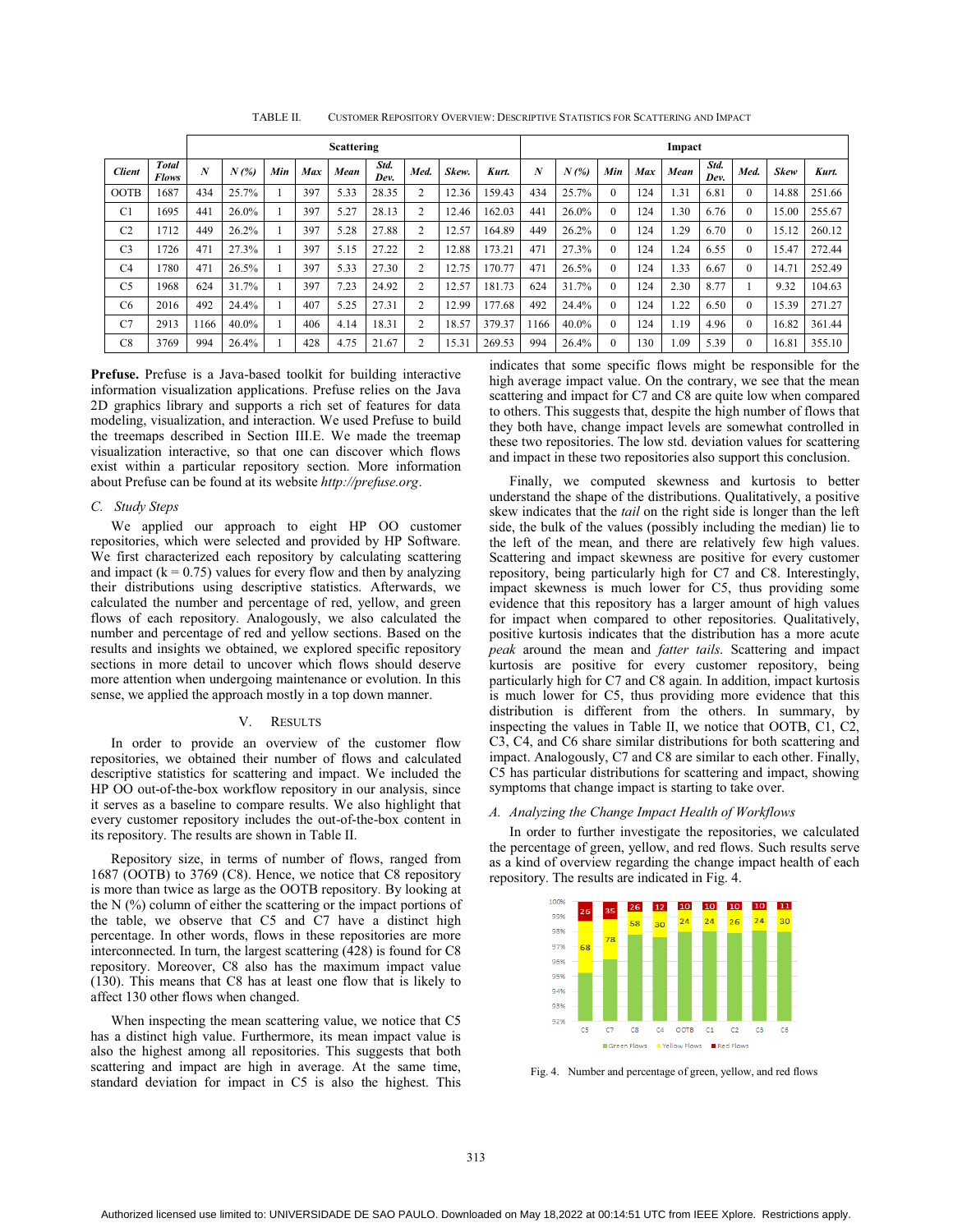As we suspected, C5 has a larger ratio of yellow and red flows. C7 also has a distinct high ratio of yellow and red flows. Hence, these two repositories are in an overall worse situation when compared to the others.

 We also calculated the absolute number of red and yellow flows in each customer repository. Such number indicates the amount of effort required to maintain and evolve the repositories. In absolute measures, C7 has the larger amount of red and yellow flows, followed by C5 and C8. More precisely, C7 has 35 flows that have a high change impact (almost three times more than OOTB). Therefore, the team responsible for evolving the C7 repository should pay extra attention when modifying one of these red flows. The remaining repositories have similar amounts of yellow and red flows. In particular, the number of yellow and red flows in C2, C3, and C1 are almost equal to that of OOTB. This shows that they diverge very little in terms of change impact when compared to the baseline represented by OOTB.

#### *B. Analyzing the Change Impact Health of Sections*

In addition to analyzing the color of flows, we also analyzed the color of sections. Analogously, we started by calculating the percentage of gray, green, yellow, and red sections for each customer repository. These results show how dispersed possibly problematic flows are. The results are given in Fig. 5.



Fig. 5. Number and percentage of gray+green, yellow, and red sections

C7 and C5 have distinct large ratios of yellow and red sections. The other customer repositories have similar ratios of yellow and red sections. We also calculated the absolute number of red and yellow sections for each customer repository. Such analysis indicate how many different sections in the repository deserve more attention in terms of change impact. Interestingly enough, C7 not only has the highest ratios of yellow and red sections, but also has the largest absolute numbers of yellow and red sections. Following C7, we have C8 and C5. In particular, while C8 has more red flows than C5, it has less yellow flows.

## *C. Analyzing the Dipersion of Flows among Sections*

Given the results of the previous subsection, we decided to analyze how dispersed yellow and red flows are. The rationale behind this analysis is the following. When most part of yellow and red flows are concentrated in a single repository section, it implies that potentially problematic flows are collocated. This way, it becomes easier to spot which part of the repository should receive more attention. For instance, when red and yellow are dispersed, one needs to say that flow  $F_i$  from section  $S_a$ , flow  $F_i$ from section  $S_b$ , and flow  $F_k$  from section  $S_c$  need to undergo rigorous testing. On the contrary, when red and yellow flows are collocated, one simply can state that section  $S_i$  needs more testing.

Furthermore, different repository sections could be maintained by different teams. In this case, identifying how dispersed red and yellow flows are may reveal how many different teams should be involved in refactoring or testing activities.

We measured the dispersion of red flows by calculating the ratio *number of red section / number red flows*. If the number of red sections and red flows are the same, it means that each red flow lies in a different section. Hence, we say that the dispersion is 100% in this case. The other extreme is when all red flows lie in the same section. The dispersion of yellow flows is calculated analogously. The results for flow dispersion are given in Table III.

| TABLE III. | <b>FLOW DISPERSION IN SECTIONS</b> |
|------------|------------------------------------|
|            |                                    |

| <b>Client</b>  | #Red<br>sections | #Red<br>flows | <b>Red flows</b><br>dispersion | #Yellows<br>sections | #Yellow<br>flows | <b>Yellow flows</b><br>dispersion |
|----------------|------------------|---------------|--------------------------------|----------------------|------------------|-----------------------------------|
| C <sub>5</sub> | 16               | 26            | 61.54%                         | 31                   | 68               | 45.59%                            |
| C8             | 19               | 26            | 73.08%                         | 22                   | 58               | 37.93%                            |
| C <sub>7</sub> | 30               | 35            | 85.71%                         | 47                   | 78               | 60.26%                            |
| C <sub>6</sub> | 10               | 11            | 90.91%                         | 17                   | 30               | 56.67%                            |
| C <sub>4</sub> | 12               | 12            | 100.00%                        | 14                   | 30               | 46.67%                            |
| C <sub>2</sub> | 10               | 10            | 100.00%                        | 14                   | 26               | 53.85%                            |
| C <sub>3</sub> | 10               | 10            | 100.00%                        | 13                   | 24               | 54.17%                            |
| <b>OOTB</b>    | 10               | 10            | 100.00%                        | 13                   | 24               | 54.17%                            |
| C <sub>1</sub> | 10               | 10            | 100.00%                        | 13                   | 24               | 54.17%                            |

While C5 has a large ratio of red and yellow flows (Fig. 4), the results indicate that the dispersion is low for both kinds of flow. This corroborates our findings from the analysis of Table II. At the same time, while C7 also has a large ratio of red and yellow flows (Fig. 4), the results indicate the dispersion is much higher than that of C5. Such findings become even more evident when comparing the treemaps of C7 and C5 (Fig. 6). Clearly, yellow and red flows are less dispersed in the C5 customer repository. In the following subsection, we further investigate this repository.



Fig. 6. Treemaps of C7 (left) and C5 (right)

## *D. Analyzing the Workflow Deployment of C5*

According to our previous findings, C5 have a large number of red flows and they are quite concentrated into few repository sections. Taking a closer look at the C5 treemap (Fig. 6), we notice that most part of the red and yellow sections are included in an upper section in the hierarchy called CSA. In Fig. 7, we depict the treemap for the CSA section only.



Fig. 7. Focus on the 'CSA' section of the C5 treemap